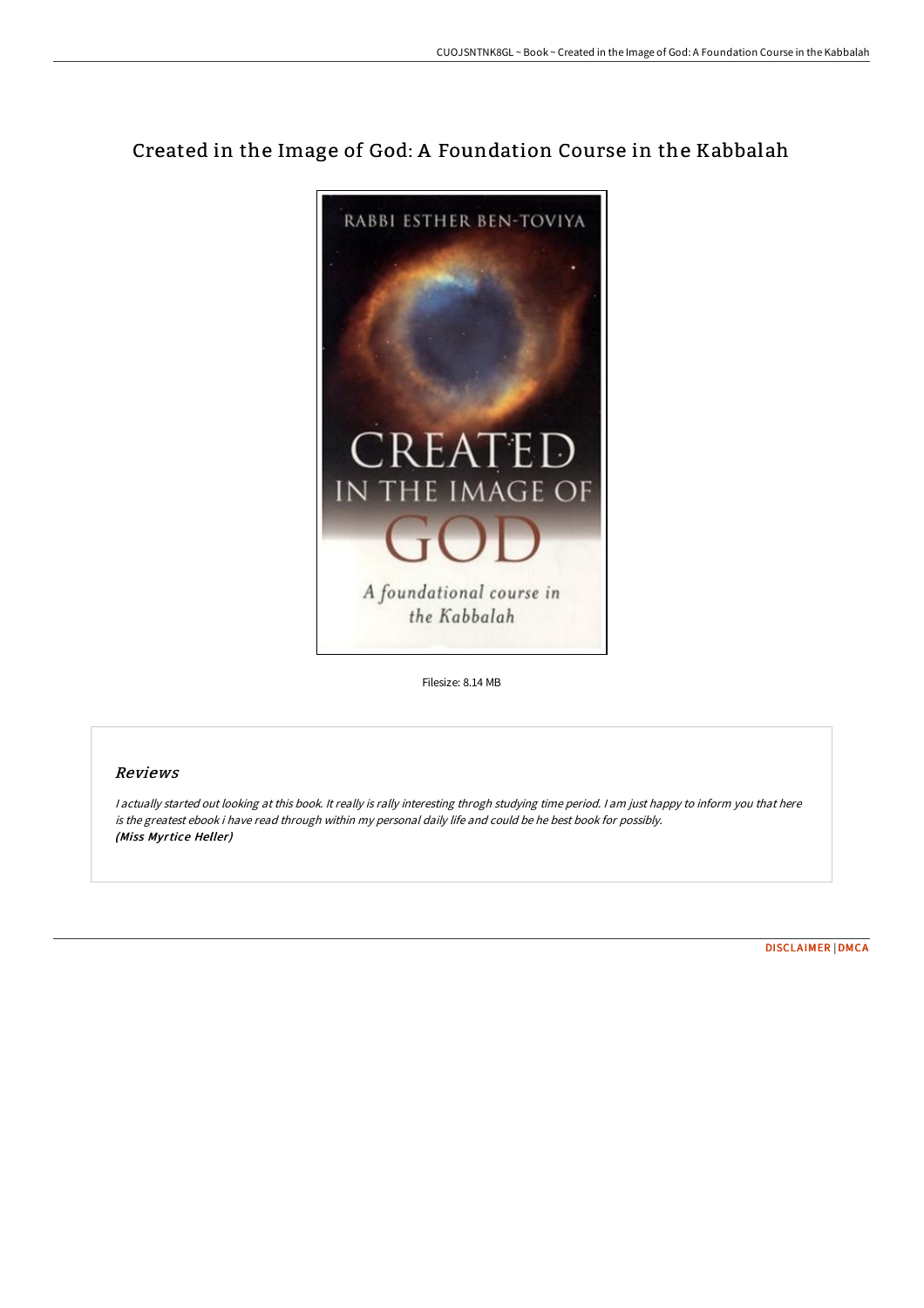### CREATED IN THE IMAGE OF GOD: A FOUNDATION COURSE IN THE KABBALAH



To download Created in the Image of God: A Foundation Course in the Kabbalah eBook, remember to access the link listed below and download the file or gain access to additional information which might be highly relevant to CREATED IN THE IMAGE OF GOD: A FOUNDATION COURSE IN THE KABBALAH book.

John Hunt Publishing. Paperback. Book Condition: new. BRAND NEW, Created in the Image of God: A Foundation Course in the Kabbalah, Esther Ben-Toviya, This book provides a foundational course in the Kabbalah which speaks to the universal truths of the human experience, and is relevant to people of all backgrounds. It is a life changing, interactive course using the ancient tenets of the Kabbalah to pass on to you the experience of your unique place in the Eternal Worlds and to open your pathways of conscious conversation with the Higher Dimensions for everyday living. In this experiential journey, you will gain the most precious of all gifts - the knowledge of your own Infinite Value. In the ancient tradition, the Kabbalah is "caught, not taught"! It is a transmission for opening the consciousness, not just fact finding and knowledge gathering. For thousands of years the teacher passed the Kabbalah down to the student as indicated by the name Kabbalah, which means the "receiving". I have endeavored to emit this opening transmission through the exercises and practices in the Journal Pages of "Created In The Image Of God" so that the reader may discover that the Kabbalah flows through them, not to them. You will explore your Authentic Soul, (your Eternal Being in the Higher Dimensions), and your Incarnate Self, (your Physical Being, who you are in this lifetime) through powerful meditative journeys. You will gain insight as to your purpose in this lifetime and you will learn how to use the wisdom of your Authentic Soul to guide you and to end the civil war within you when making decisions in life. You will gain harmony and balance in your life, and joy of being You! After completing "Created In The Image Of God", you will have created a matrix...

 $\frac{1}{100}$ Read Created in the Image of God: A [Foundation](http://techno-pub.tech/created-in-the-image-of-god-a-foundation-course-.html) Course in the Kabbalah Online E Download PDF Created in the Image of God: A [Foundation](http://techno-pub.tech/created-in-the-image-of-god-a-foundation-course-.html) Course in the Kabbalah